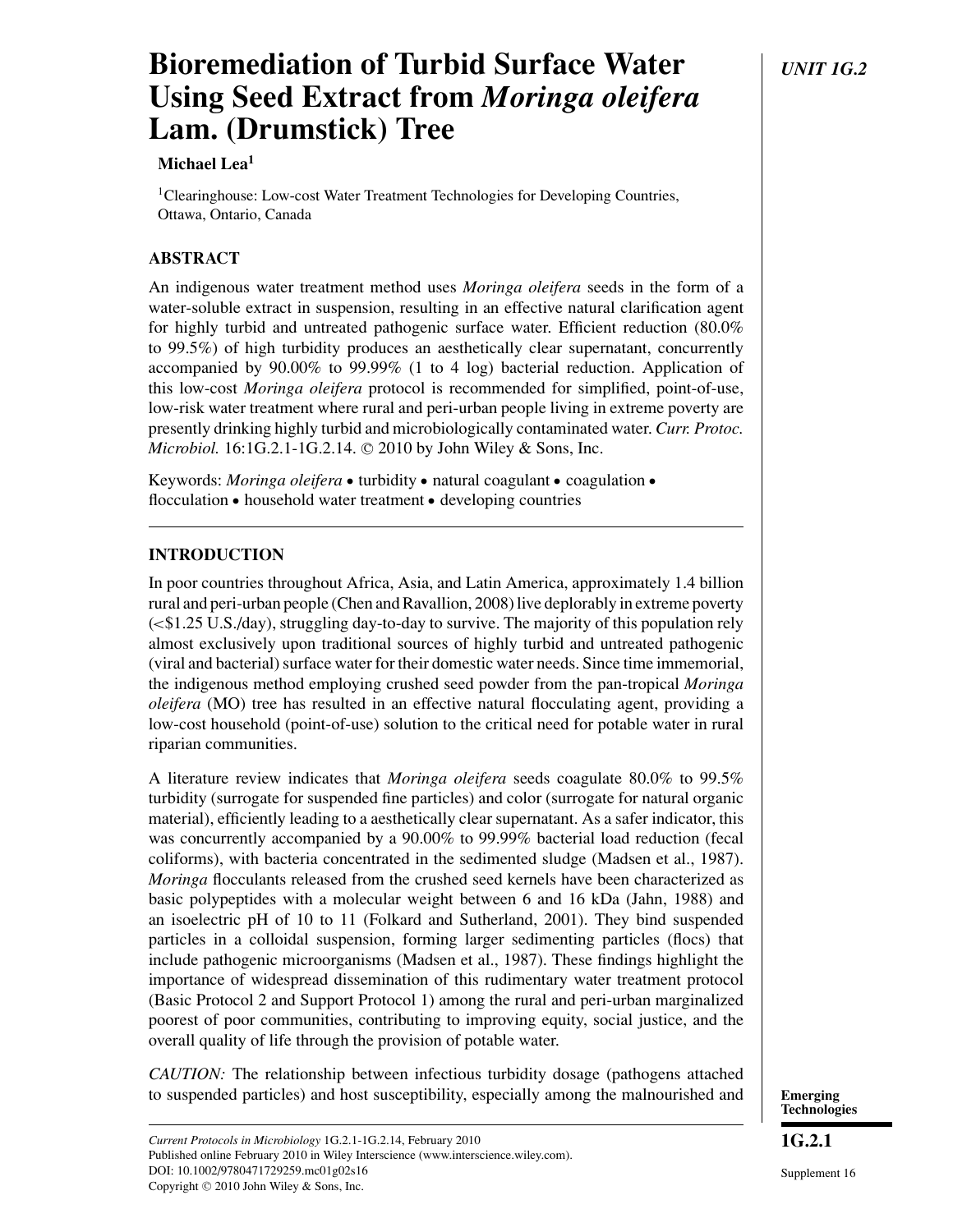vulnerable (children under 5), is a complicated and critical factor that contributes to the likelihood of acquiring a waterborne illness, i.e., diarrhea, a leading cause of extreme child morbidity and mortality in the developing world. Rudimentary *Moringa oleifera* usage can produce potable water of higher quality than the original source, but is unable to guarantee 100% complete viral and/or bacterial elimination immediately after treatment or storage. If at all possible, an additional low-cost treatment process is recommended (e.g., see Support Protocols 2, 3, 4, and 5).

*CAUTION:* Since chlorine-based disinfectants react with natural organic material, exerting a chlorine demand (precursor to the emergence of chlorination by-products, i.e., carcinogenic trihalomethanes), the use of MO crude extract in conjunction with primitive application of chlorine-based disinfectants is not recommended.

## **STRATEGIC PLANNING**

There are three overall strategic points of planning to consider.

## **Seed Powder or Seed Cake?**

*Moringa oleifera* seeds contain 35% to 40% oil by weight (Levicki, 2005), and can first be processed to yield a high-quality edible vegetable oil "high in oleic acid" (Sutherland et al., 1994) that resists rancidity (Fahey, 2005). Commonly referred to as Ben oil, its potential value within the household for cooking, smoke-free lamp fuel, and the manufacturing of soap should be examined. In addition, a little coating of oil atop exposed water containers will help destroy mosquito larvae, and thus reduce the threat of malaria and other deadly insect-borne diseases. Of particular importance, the seed cake (presscake) remaining after oil extraction still retains the active flocculating properties for removing turbidity, without diminished efficacy.

Since the oil possesses local market value, adoption of the presscake as a coagulant is overwhelmingly advantageous when compared to the use of seed powder. Therefore, if possible, it is recommended that the household oil-extraction method described in Basic Protocol 1) be implemented beforehand, to capture value-added commodities.

## **MO Dosage Rates?**

To treat surface water, the equivalent weight of presscake or seed powder required to make up a crude extract solution is dependent upon the turbidity. Table 1G.2.1 provides an overall general (rough) guideline for dosage rates. In light of logistical complications within a primitive household level of action, i.e., the inherent variability of raw water conditions and dosage performance, it is recommended that simple village jar test procedures be undertaken to determine the best clarification dose (see Support Protocol 1).

#### **Table 1G.2.1** MO Dosage Rates (Seed Cake or Seed Powder)*<sup>a</sup>*

| Raw water turbidity (NTU) | Dose range (seeds/liter) | Dose range (mg/liter) |
|---------------------------|--------------------------|-----------------------|
| $<$ 50 NTU (low)          | 1 seed/4 liters          | 50 mg/liter           |
| $50-150$ NTU (medium)     | 1 seed/2 liters          | 100 mg/liter          |
| 150-250 NTU (high)        | 1 seed/liter             | 200 mg/liter          |
| $>250$ NTU (extreme)      | 2 seeds/liter            | 400 mg/liter          |

*<sup>a</sup>*As a general rule of thumb, one shelled seed (∼200 mg) is used to treat 1 liter of very turbid surface water (Doerr, 2005). Note that MO is not an effective coagulant for low-turbidity  $( $50$  NTU) water.$ 

**Seed Extract from** *Moringa oleifera* **Lam. for Water Bioremediation**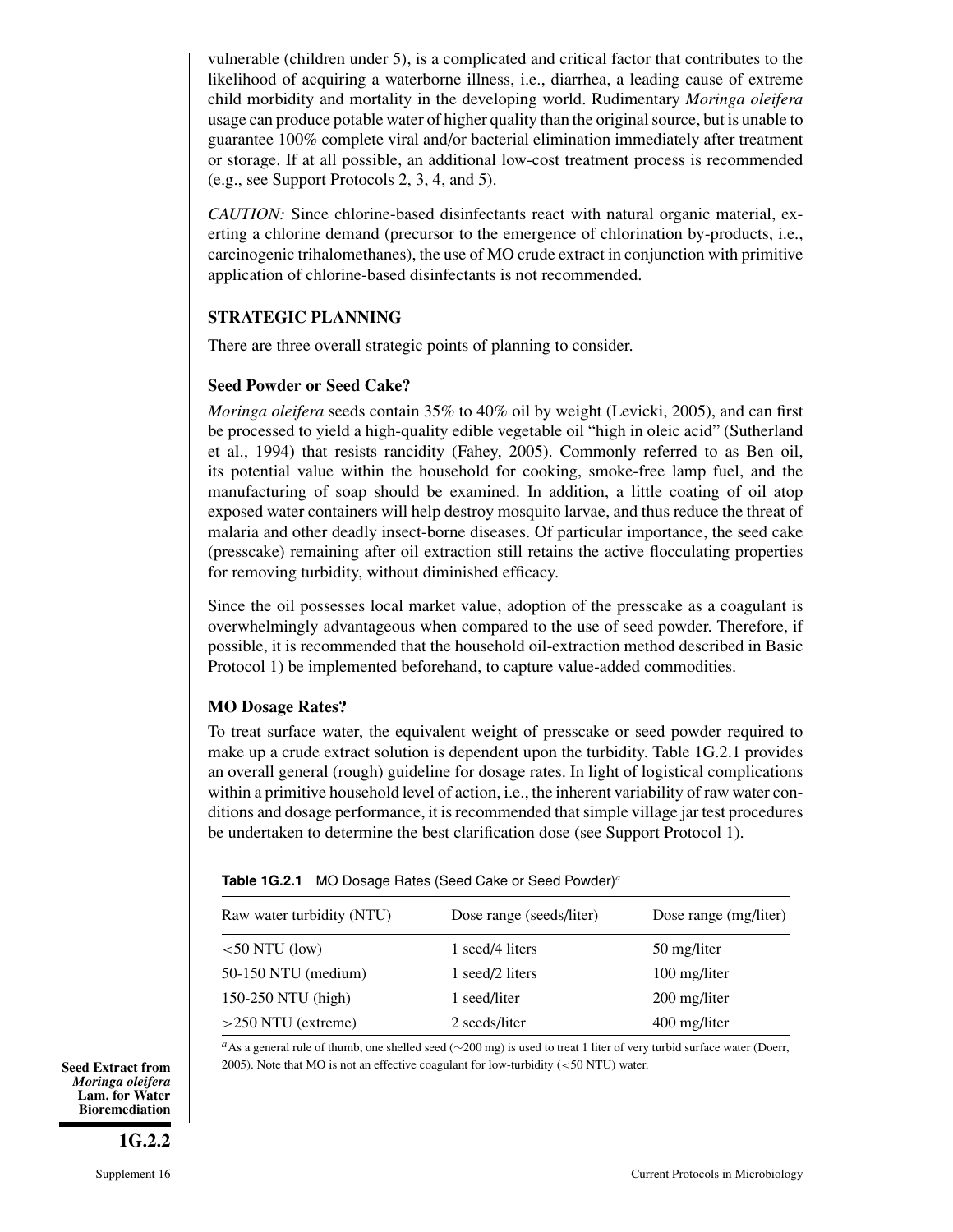## **Turbidity Performance Considerations**

Turbidity is the measure of presence of fine negatively charge particulate matter suspended in water (cloudiness), usually reported as nephelometric turbidity units (NTU), determined by measurements of light scattering and reflection rather than from beams transmitted in straight lines. MO seed powder as a clarifying agent has an important limitation, i.e., unsuitability for low-turbidity waters <50 NTU (Dorea, 2006). "This may be due to the low molecular weight of the coagulant and the patch mechanism of charge neutralization and floc formation that forms smaller and light flocs" (Bratby, 2006). This is an important consideration, for example, if one is contemplating using MO as a turbidity-removing agent before the SODIS disinfection method. (Yazdani, 2007).

Alternatively, the seeds are highly effective in the removal of turbidity from surface waters with medium and high to extreme initial turbidities, i.e.,  $>15$  NTU to 10,000 NTU. (Jahn, 1988). This fact is of paramount importance, especially in the highly turbid conditions experienced throughout the rainy (monsoon) season. It has been experienced that the "level of polyelectrolyte present in the kernels is substantially less during the wet season"; therefore, it is recommended that the seeds "should be harvested during the dry season only" (Fuglie, 2000).

## **HOUSEHOLD SEED OIL EXTRACTION**

Within households, value-added oil can easily be extracted from MO seed. The following procedure is adapted from Price (1985).

## *Materials*

*Moringa oleifera* Lam. mature fruit pods Boiling water Household spice crusher (grinding stone or mortar) Skillet Pot Skimmer utensil (e.g., ladle) Cotton filter cloth Clean containers

- 1. Harvest mature (brown) fruit pods from tree.
- 2. Crack fruit pods along seam and pluck out seeds.

*Depending on pod size, each fruit may contain 5 to 20 seeds.*

3. Remove the seed coat and the wings from the white/yellowish seed kernels (cotyledons).

*Remove (do not use) discolored or soft seeds (Jahn, 1988).*

4. Roast the seed kernels in a skillet.

*Take care not to burn the seed kernels.*

5. Mash the seed kernels thoroughly.

*Use a mortar or grinding stone for crushing.*

- 6. Place the seed cake in boiling water for a total of 5 min.
- 7. After boiling, strain liquid through a cotton filter cloth into a clean container. Retain the seed cake from the cotton cloth.

*After oil extraction, the seed cake has all the coagulating properties to clarify raw surface water.*

*BASIC PROTOCOL 1*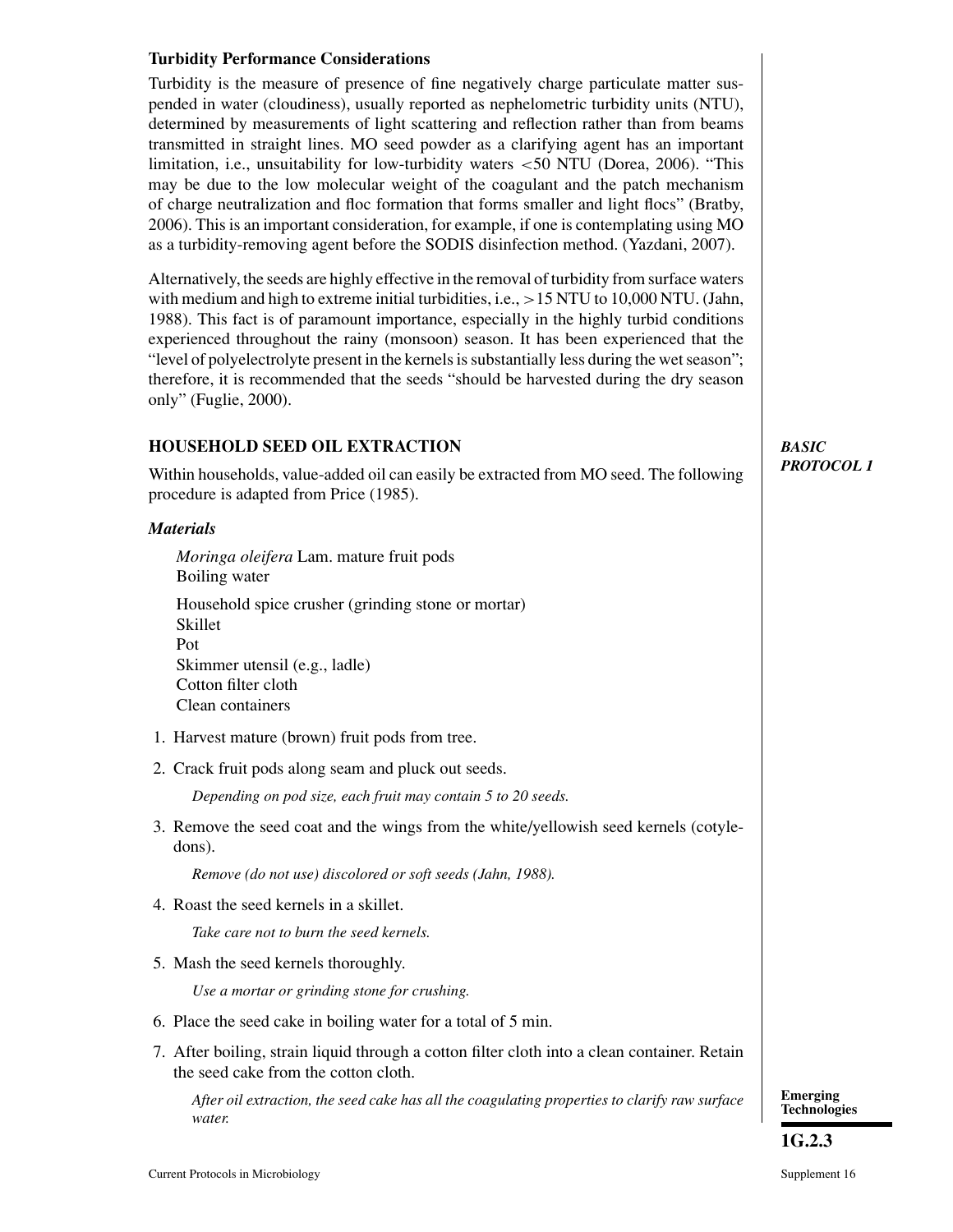- 8. Dry seed cake (presscake) for 2 to 3 days in direct sunlight.
- 9. Leave liquid in container overnight.
- 10. Next day, skim off the oil that has risen to the surface.
- 11. Filter the oil through a cotton cloth and store in a clean container.

*This will remove the protein content upon which bacteria feed. The viscosity of the oil can be improved by heating before filtering.*

12. Store dried seed cake.

*Seed cake has a 1 month efficiency shelf life if stored in air-tight plastic bags in a cool, dry place.*

## **SIMPLE VILLAGE JAR TEST PROCEDURES**

Village health workers or other trained community leaders will determine the correct dosage of seed powder or presscake to be used domestically by carrying out the following village jar test. Briefly, it is described as follows. A series of three samples of water are placed in jars and dosed with a range of *M. oliefera* coagulant concentrations, e.g., 100, 200, and 400 mg/liter, and are stirred vigorously for  $\sim$ 1 min. This is followed by gentle stirring for 5 min, after which the samples are allowed to stand and settle for 60 min. The samples are then examined for color and turbidity, and the lowest dose of coagulant that gives satisfactory clarification of the water is noted by the naked eye. There is no set schedule for undertaking village jar test procedures; they should be done according to the changing seasonal turbidity levels, i.e., drought versus rainy season.

## *Materials*

*SUPPORT PROTOCOL 1*

> *Moringa oleifera* Lam. mature fruit pods or presscake (Basic Protocol 1) 1 liter clean or previously clarified water 2 to 3 liters raw source water

Household spice crusher (grinding stone or mortar) 0.8-mm mesh (e.g., tea strainer) Muslin or cotton cloth One 12-in. ruler One black marker pen One pair of scissors or a knife Five clean and transparent (not colored) plastic (soda) bottles (∼591 ml size), including bottle caps One water storage container, e.g., plastic bucket, ∼20 liters (5 gallons) Three people to stir one soda bottle each at the same time Three paddle-type utensils, e.g., spoon, ladle, spatula, or fork

- 1a. *If using presscake prepared in Basic Protocol 1:* Proceed directly to step 4.
- 1b. *If preparing powder fresh from seeds:* Proceed with step 2.
- 2. Harvest mature (brown) fruit pods from tree.
- 3. Crack fruit pods along seam and pluck out seeds.

*Depending on pod size, each fruit may contain 5 to 20 seeds.*

4. Dry seeds and seed cake (presscake) for 2 to 3 days in direct sunlight.

*Dried seeds and presscake have a 1 month efficiency shelf life if stored in air-tight plastic bags in a cool, dry place.*

**Seed Extract from** *Moringa oleifera* **Lam. for Water Bioremediation**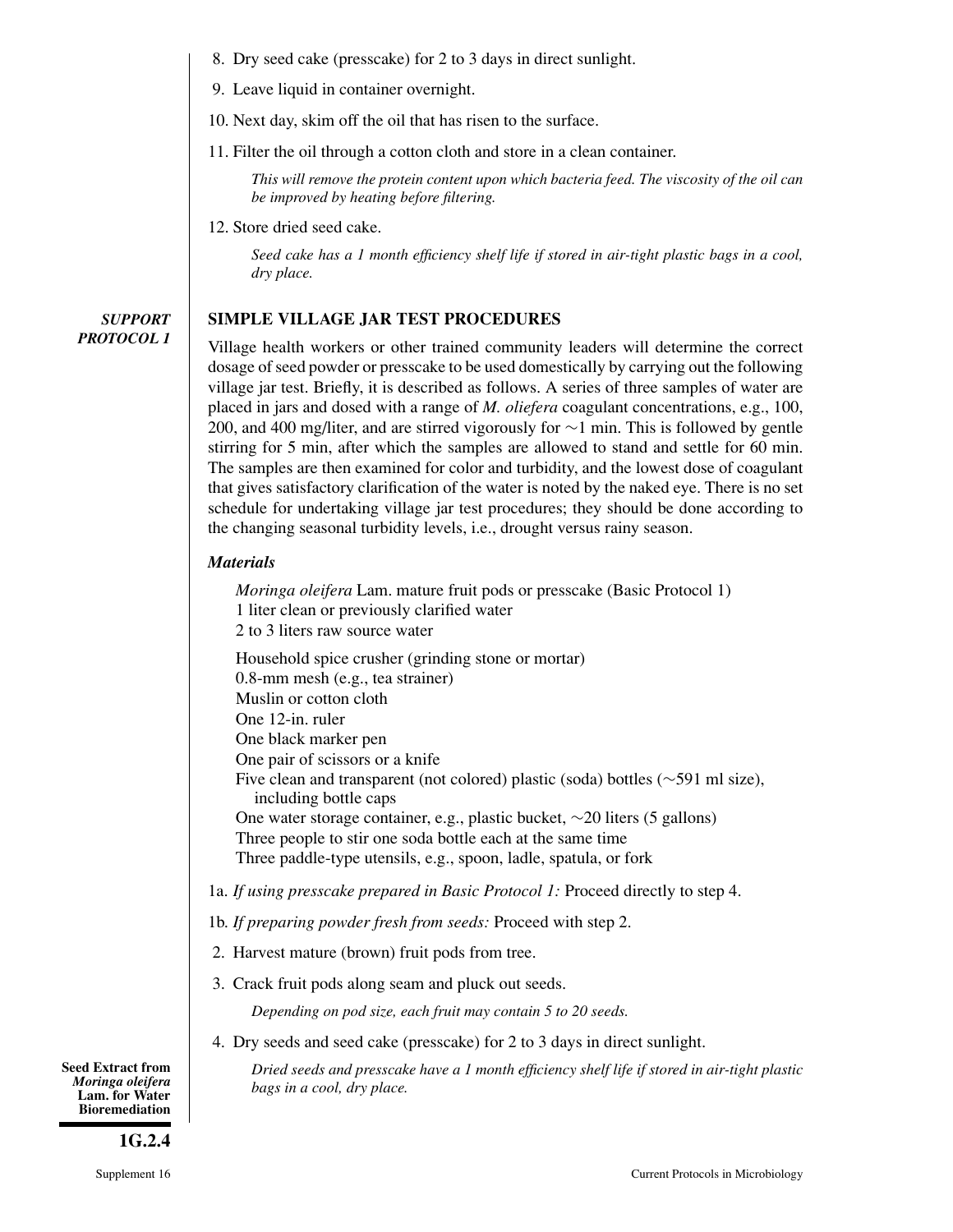5. After 2 to 3 days of outside drying, carefully remove the seed coat and the wings from the white/yellowish seed kernels (cotyledons).

*Remove (do not use) discolored or soft seeds (Jahn, 1988).*

6. Using a mortar or a grinding stone, pound and crush the white seeds kernels (from step 4) or solid residue after household oil extraction (seed cake; see Basic Protocol 1) thoroughly into a fine powder.

*Traditional techniques employed for the production of maize flour would be ideal for this particular stage.*

7. Sieve the seed or presscake powder through 0.8-mm mesh or similar, e.g., a tea strainer.

*The fine powder has a 1 to 2 month shelf life if stored in air-tight plastic bags in a cool, dry place.*

8. Using the ruler and the black marker pen, measure and mark 3 in. up from bottom on all five plastic (soda) bottles (∼591 ml size), and also measure and mark 6 in. up from bottom on three of the soda bottles.

*3 in. is approximately the 250 ml (8 fl. oz.) level.*

9. Using scissors or knife, cut completely around the 6-in. mark on the three soda bottles, discarding the bottle tops.

*Keep all bottle caps to be used as measuring tools.*

- 10. Transfer ∼2.5 g of stored, finely crushed white MO powder (the equivalent of 12 seeds; may be estimated as two heaping teaspoons or the content of two rounded soda bottle tops) into a clean plastic (soda) bottle.
- 11. Add a small amount of clean or clarified water (∼100 ml) to the MO seed powder, and shake vigorously to form a paste.

*The paste can now be diluted to the required dosing strength to form the stock solution.*

12. To prepare a 250-ml (8 fl. oz.) stock solution, dilute the 100 ml of paste to the required strength by pouring an additional 150 ml of clean or clarified water into the plastic soda bottle.

*The stock solution extract is prepared at 10,000 mg/liter (1%) by dissolving 2.5 g MO powder in 250 ml (8 fl. oz.) clarified water. Dosage change equals 40.0 mg/liter for each milliliter of stock solution added to raw water in step 18.*

- 13. Seal the 591-ml soda bottle by screwing on bottle cap.
- 14. Vigorously shake the soda bottle for 5 min to obtain a good water extract and allow to stand for 10 min.

*When MO powder is mixed with water, it yields a solution that reacts as a natural cationic polyelectrolyte (Sutherland et al., 1994).*

15. Filter insoluble material from the crude extract through a tea strainer (ideally with an additional muslin or cotton filter cloth over the tea strainer) into a clean plastic soda bottle.

*The stock solution is now ready.*

*Crude extract has a 24-hr efficiency. It is best to prepare fresh each day (Katayon et al., 2004).*

- 16. Using water storage container, collect 2 to 3 liters of raw surface water.
- 17. Fill three soda bottles (from step 9) with an equal volume amount of raw surface water to the marked (3 in.) 250-ml (8 fl. oz.) level.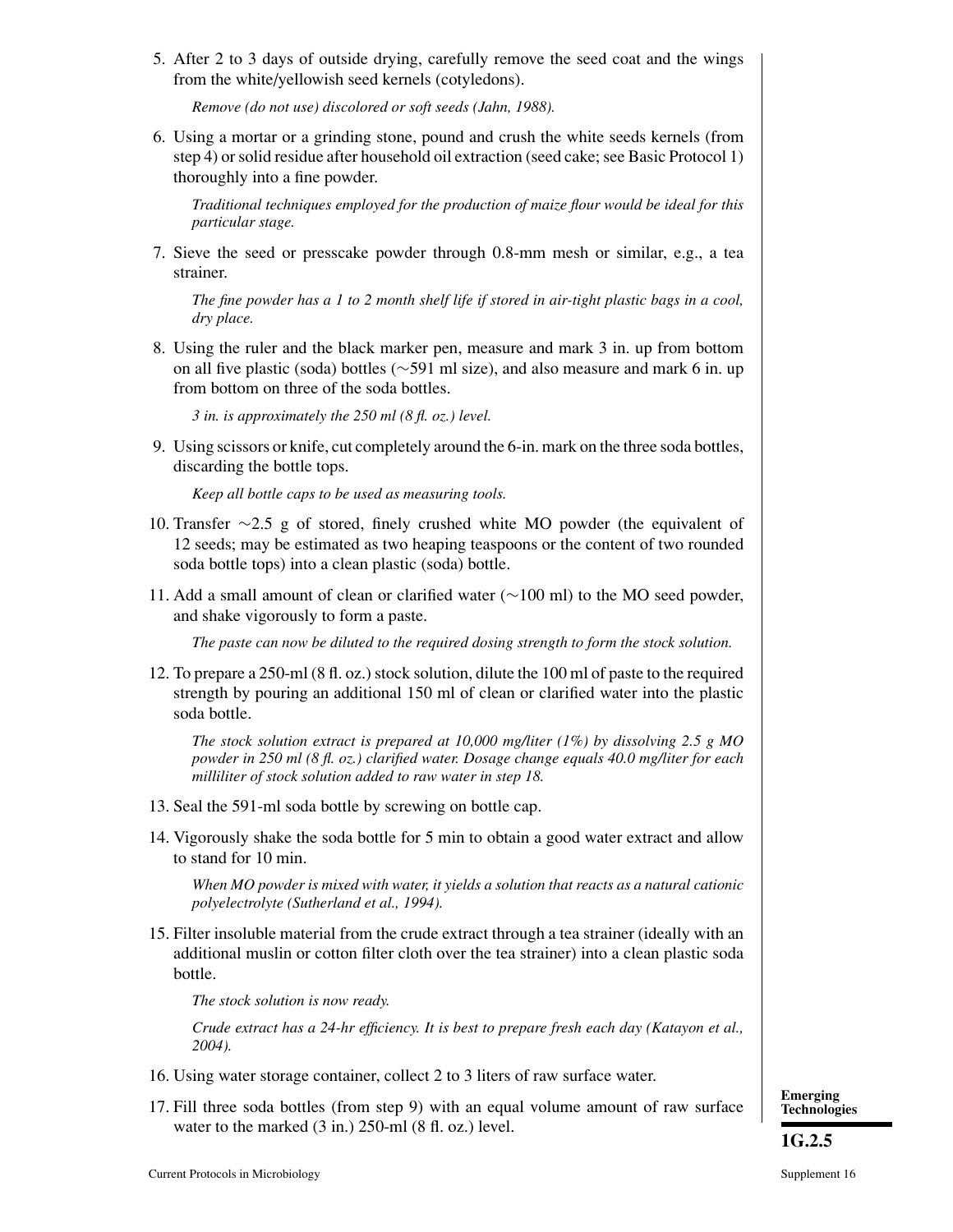| 18. Measure and add the following soda bottle cap volume dosages of stock solution<br>individually to each of the three 250-ml (8 fl. oz.) raw surface water-filled water<br>bottles:                                                                                                                                                                                                                                                                |
|------------------------------------------------------------------------------------------------------------------------------------------------------------------------------------------------------------------------------------------------------------------------------------------------------------------------------------------------------------------------------------------------------------------------------------------------------|
| Bottle #1, coagulant dose of 100 mg/liter $(2.5 \text{ ml stock solution} = \text{half a bottle})$<br>cap);                                                                                                                                                                                                                                                                                                                                          |
| Bottle #2, coagulant dose of 200 mg/liter $(5.0 \text{ ml stock solution} = \text{one full bottle})$<br>cap);                                                                                                                                                                                                                                                                                                                                        |
| Bottle #3, coagulant dose of 400 mg/liter (10.0 ml stock solution $=$ two full<br>bottle caps) of a $1.0\%$ (w/v) crude <i>Moringa</i> extract solution.                                                                                                                                                                                                                                                                                             |
| The actual dosages may be different due to local conditions; the dose ranges shown in<br>Table 1G.2.1 are given as a guide only; concentration dosages between 0.5% and 5%<br>$(w/v)$ can be tested (Schwarz, 2000) to determine optimal performance for the raw surface<br>water in question.                                                                                                                                                       |
| 19. Each of the three persons now begin to stir the raw water rapidly using a paddle<br>utensil, e.g., spoon, ladle, spatula, or fork, maintaining fast mixing for 60 sec.                                                                                                                                                                                                                                                                           |
| The fast mixing allows coagulation to take place. The suspended particles (turbidity),<br>which previously repelled each other, are now attracted to one another or to the positively<br>charged stock solution added, to be transformed into aggregates. This "process occurs<br>very quickly, in a matter of fractions of a second" (Kalibbala, 2007).                                                                                             |
| 20. After 30 sec, immediately initiate regular slow, gentle mixing (15 to 20 rotations per<br>min), which should be maintained for 5 min.                                                                                                                                                                                                                                                                                                            |
| The slow mixing allows flocculation to take place. As the particles are attracted to each<br>other, larger particles (flocs) are formed, which will be allowed to settle (sedimentation)<br>or be filtered out.                                                                                                                                                                                                                                      |
| 21. Allow the three 591-ml sized containers to sit undisturbed for 1 hr to allow larger<br>flocs to settle.                                                                                                                                                                                                                                                                                                                                          |
| If clarification is proceeding rather slowly, let container sit undisturbed for 2 hr.                                                                                                                                                                                                                                                                                                                                                                |
| 22. Using the naked eye, determine which soda bottle out of the three has the preferred<br>level of residual turbidity.                                                                                                                                                                                                                                                                                                                              |
| The soda bottle with the least turbidity will have the optimal coagulant dosage to be used.                                                                                                                                                                                                                                                                                                                                                          |
| <b>CLARIFICATION OF TURBID SURFACE WATER USING SEED EXTRACT</b><br><b>FROM M. OLEIFERA</b>                                                                                                                                                                                                                                                                                                                                                           |
| No matter what the technology is used for treating water, they each have to overcome<br>the hurdle of removing turbidity from the source water. It is a crucial step towards water<br>treatment. Little has been done to define, optimize, and standardize protocols for their<br>use. Furthermore, there appears to be little current effort to encourage or disseminate<br>such treatment. The following protocol will overcome these short-falls. |
| This standard method for water clarification is performed with locally available materials<br>and may be modified according to specific local conditions.                                                                                                                                                                                                                                                                                            |
| <b>Materials</b>                                                                                                                                                                                                                                                                                                                                                                                                                                     |
| Moringa oleifera Lam. mature fruit pods or presscake (Basic Protocol 1)<br>1 liter clean or previously clarified water<br>20 liters (5 gallons) raw source water                                                                                                                                                                                                                                                                                     |
| Household spice crusher (grinding stone or mortar)<br>One clean and transparent (not colored) plastic (soda) bottle $(\sim 591 \text{ ml size})$ ,<br>including bottle cap                                                                                                                                                                                                                                                                           |

*BASIC PROTOCOL 2*

**Seed Extract from** *Moringa oleifera* **Lam. for Water Bioremediation**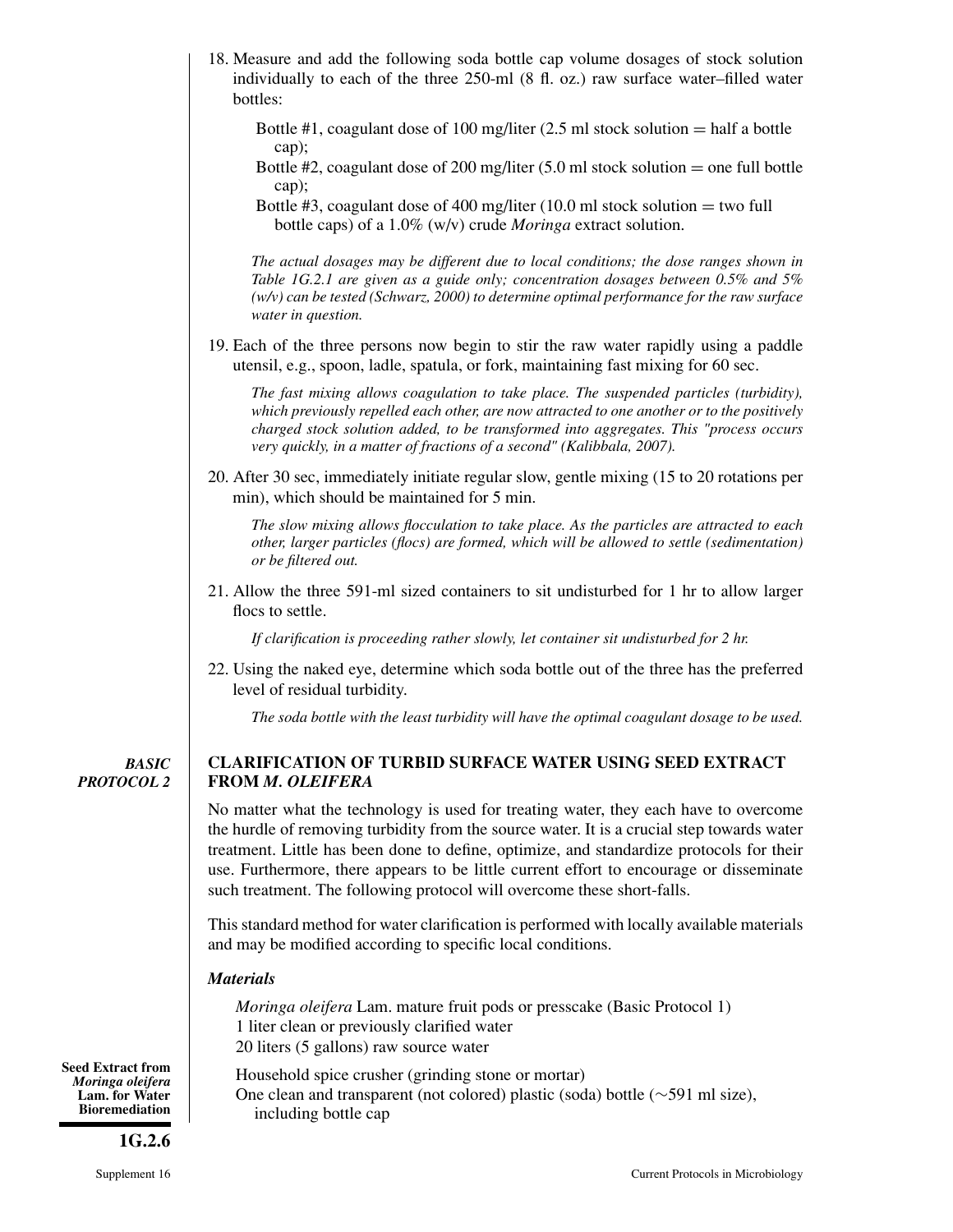0.8-mm mesh (e.g., tea strainer) Muslin or cotton filter cloth One paddle-type utensil, e.g., spoon, ladle, spatula or fork One designated water collection container, e.g., plastic bucket or clay vessel,  $\sim$ 20 liters (5 gallons) One designated safe-storage water container, e.g., plastic bucket or clay vessel,  $\sim$ 20 liters (5 gallons)

*NOTE:* The following protocol is designed to treat 20 liters (∼5 gallons) of highly turbid (150 to 250 NTU) raw surface water (see Table 1G.2.1).

- 1a. *If using presscake prepared in Basic Protocol 1:* Proceed directly to step 4.
- 1b. *If preparing presscake powder fresh:* Proceed with step 2.
- 2. Harvest mature (brown) fruit pods from tree.

*It has been experienced that the "level of polyelectrolyte present in the kernels is substantially less during the wet season"; therefore, it is recommended the seeds "should be harvested during the dry season only" (Fuglie, 2000).*

3. Crack fruit pods along seam and pluck out seeds.

*Depending on pod size, each fruit may contain 5 to 20 seeds.*

4. Dry seeds and seed cake (presscake) for 2 to 3 days in direct sunlight.

*Dried seeds and presscake have a 1 month efficiency shelf life if stored in air-tight plastic bags in a cool, dry place.*

5. After 2 to 3 days of outside drying, remove the seed coat and the wings from the white/yellowish seed kernels (cotyledons).

*Remove (do not use) discolored or softened seeds (Jahn, 1988).*

6. Using a mortar or a grinding stone, pound and crush the seeds kernels (from step 4) or solid residue after household oil extraction (presscake; see Basic Protocol 1) thoroughly into a fine powder.

*Traditional techniques employed for the production of maize flour would be ideal for this particular stage.*

7. Sieve the seed or seed cake powder through 0.8-mm mesh or similar, e.g., a tea strainer.

*The fine powder has a 1 to 2 month shelf life if stored in air-tight plastic bags in a cool, dry place.*

- 8. Transfer ∼4 g of finely crushed white MO powder or seed cake (the equivalent of 20 seeds; may be estimated as four heaping teaspoons or the contents of four rounded soda bottle tops) into one clean and transparent (not colored) plastic (soda) bottle (∼591 ml size).
- 9. Add a small amount of clean or clarified water (∼100 ml) to the MO powder and shake vigorously to form a paste.

*Crude extract has a 24-hr efficiency. It is best to prepare fresh each day (Katayon et al., 2004). The paste can now be diluted to the required dosing strength to form the solution.*

10. To prepare a 250-ml (8 fl. oz.) suspension, dilute the 100 ml of paste to the required strength by pouring an additional 150 ml of clean or clarified water into the plastic soda bottle.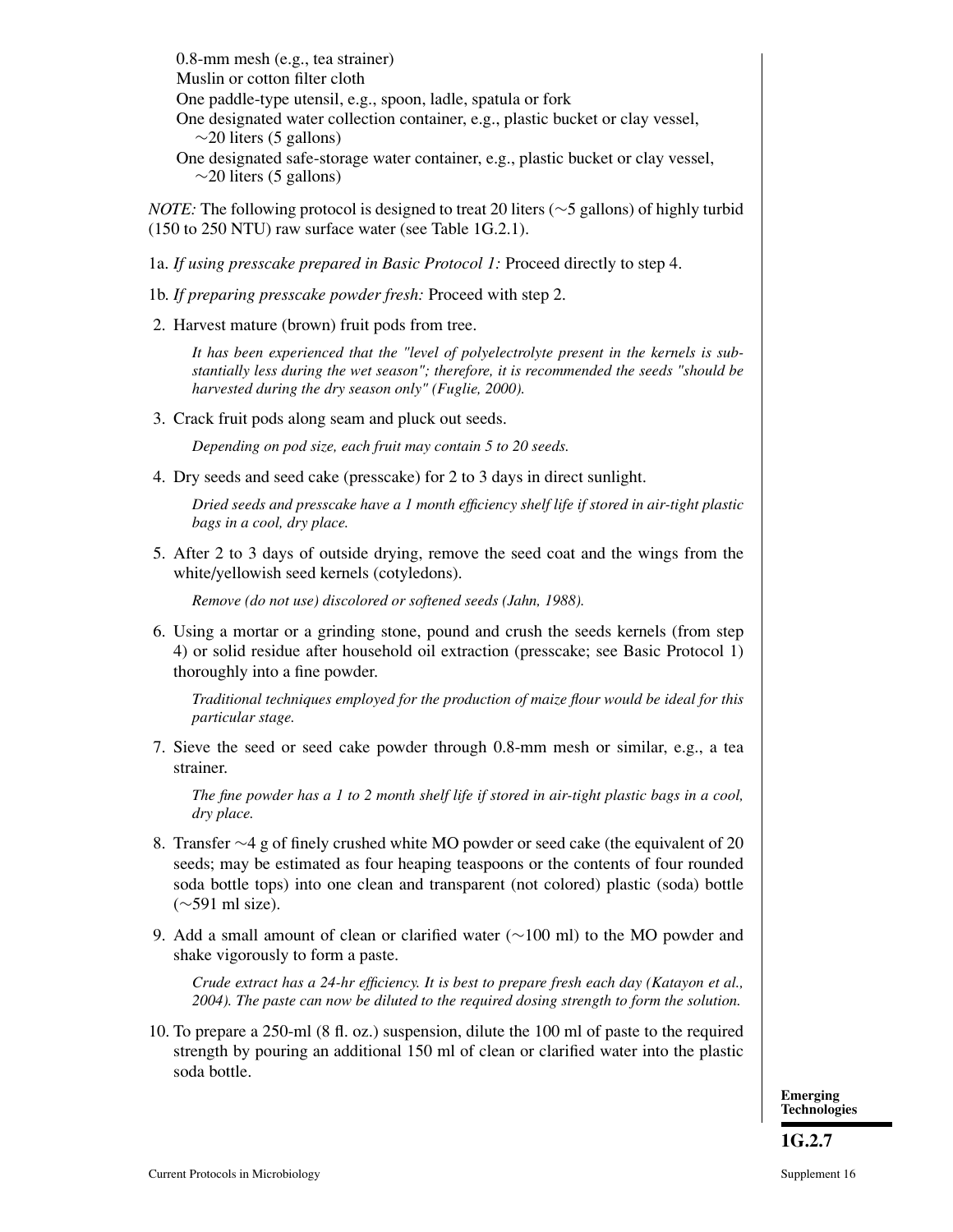- 11. Seal the 591-ml soda bottle by screwing on a bottle cap.
- 12. Vigorously shake the soda bottle for 5 min to obtain a good water extract and allow to stand for 10 min.

*When MO powder is mixed with water, it yields a solution that reacts as a natural cationic polyelectrolyte (Sutherland et al., 1994).*

13. Filter the milky extract solution through a tea strainer (ideal to also have additional muslin or cotton filter cloth over the tea strainer to remove insoluble materials) into the designated 20-liter (∼5 gallon) collection container of turbid water to be treated.

*The remaining insoluble seed material needs to be cleaned from the stock solution container after each batch mixing.*

14. Using the paddle-type utensil, e.g., spoon, ladle, spatula, or fork, begin to stir the raw water rapidly; maintain rapid mixing for 30 sec.

*The fast mixing allows coagulation to take place. The suspended particles (turbidity), which previously repelled each other are now attracted to one another or to the positively charged stock solution added, to now be transformed into aggregates. This "process occurs very quickly, in a matter of fractions of a second" (Kalibbala, 2007).*

15. After 30 sec, immediately initiate slow, gentle mixing (15 to 20 rotations per min), which should be maintained for 5 min.

*The slow gentle mixing "accelerates the electrostatic flocculation" to take place and allows the larger particles (flocs) to "condense the contaminants" (Bergman and Arnoldsson, 2008).*

16. Cover and allow the 20-liter (5 gallon) container to sit undisturbed for 1 hr to permit the settling of larger flocs.

*This allows sufficient time for the sedimentation of larger flocs—those aggregates which are heavier, and settle out to the bottom of container at a faster rate due to gravity.*

*If clarification is proceeding rather slowly, either because the container was moved or shaken, or the water is cooler (Ndabigengesere and Narasiah, 1996) due to seasonal change, let the container sit undisturbed for 2 hr.*

17. After 1 to 2 hr, when satisfactory filtrate water has been determined, decant or siphon the clear supernatant water and filter through a clean cloth into the designated safestorage container. Be careful to not disturb the sludge on the bottom of the first container.

CAUTION: *Rudimentary Moringa oleifera usage can produce potable water of higher quality, but is unable to guarantee (100%) virus- and/or bacteria-free water immediately after treatment or storage. If possible, an additional treatment process is recommended (see, e.g., Support Protocols 2 to 5).*

*After several hours of storage, temperature-induced bacterial regrowth will be experienced within the storage container. To minimize this, either consume the water shortly after treatment or initiate more frequent treatment (8 hr) of smaller amounts of water, rather than storing large (20-liter) containers for longer periods, e.g., 24 hr.*

*The remaining precipitated sludge at the bottom of the container is biodegradable and therefore environmentally safe (Taley, 2007), but only after being exposed to the sun for several days to destroy contained pathogenic particles within the sludge. In the meantime, handle the sludge carefully (Ives and Jahn, 1994).*

*Interestingly, a recent study on the sludge effect of the seed-derived peptide termed Flo indicates that it mediates bacterial disinfection, being able to kill antibiotic-resistant bacteria, including several human pathogens (Suarez et al., 2005).*

**Seed Extract from** *Moringa oleifera* **Lam. for Water Bioremediation**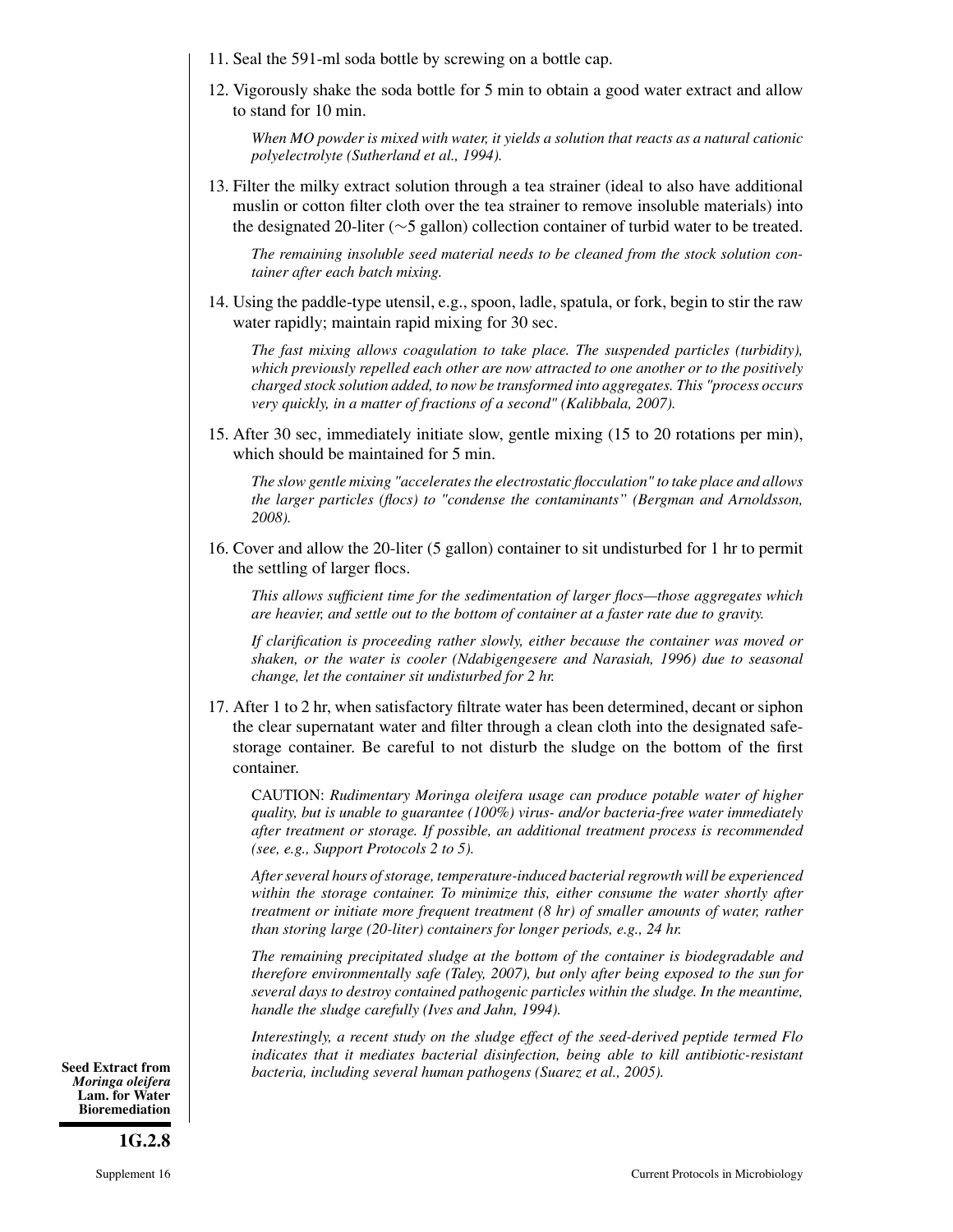18. If necessary, provide additional treatment of clarified water.

*It is beyond the scope of this protocol to explain in depth the multiplicity of additional low-cost household water treatment technologies that may be suitable under primitive conditions. To stimulate the reader's interest in further exploration, some low-cost suggestions are briefly described (see Support Protocols 2, 3, 4, and 5).*

*It is important to be mindful that additional water treatment procedures require additional financial, technical, and education resources and, therefore, increase the complexity; they may not be available within the limited means of the household.*

*For further guidance about additional water-treatment options, the World Health Organization provides the following report entitled Managing Water in the Home: Accelerated Health Gains from Improved Water Supply. It is available for download at the following URL: http://www.who.int/water sanitation health/dwq/wsh0207/en/.*

# **ADDITIONAL TREATMENT OF CLARIFIED WATER**

No matter the technology used for treating water, all such methods have to overcome the hurdle of removing turbidity from the source water, which is a crucial step in water treatment. *M. oleifera* can be utilized to pretreat water (as described in Basic Protocol 2) to reduce turbidity prior to implementation of additional multi-carrier treatment technologies such as those described below in Support Protocols 2, 3, 4, and 5.

## **Treatment by Biological Sand (Biosand) Filtration**

For further aesthetic reduction of turbidity and the quantity of microorganisms (parasites, protozoal cysts, and bacterial pathogens) and, in some situations, for removal of chemical contaminants (e.g., arsenic), biosand filtration (*UNIT 1G.1*) is recommended.

## **Disinfection by Natural pH Shift**

Low-cost water disinfection by decreasing water pH with the use of naturally acidic solutions, such as lime juice, are a traditional point-of-use treatment for inactivating certain pathogens, i.e., *V. cholerae*. The World Health Organization has reported that adding lime juice to water (1% to 5% final concentration) to lower pH levels below 4.5 reduced *V. cholerae* by >99.999% in 120 min (Sobsey, 2002).

## **Disinfection by Solar Pasteurization**

Water disinfection by solar pasteurization has a synergistic effect (radiation and thermal), killing 99.9% of pathogens when temperatures rise above 56<sup>°</sup>C. For further indepth details about solar pasteurization, visit the Solar Cooking International Web site: *http://solarcooking.org*.

## **Disinfection by Chlorination**

Chlorination is a well-proven technique, but it also has its own unique challenges. For instance, waterborne pathogens such as *Cryptosporidium* and *Giardia* have high resistance to chemical disinfectants, such as chlorine. Also, it is well established that people dislike the strong odor and disagreeable taste associated with free chlorine. Most importantly, due to the necessity of continuously repurchasing a consumable product, at-risk households will abandon treating water when financial resources are unavailable.

*CAUTION:* Since chlorine-based disinfectants react with natural organic material, exerting a chlorine demand which is the precursor to the emergence of chlorination byproducts, e.g., carcinogenic trihalomethanes, the use of MO crude extract in conjunction with primitive application of chlorine-based disinfectants is not recommended.

## *SUPPORT PROTOCOL 2*

## *SUPPORT PROTOCOL 3*

*SUPPORT PROTOCOL 4*

#### *SUPPORT PROTOCOL 5*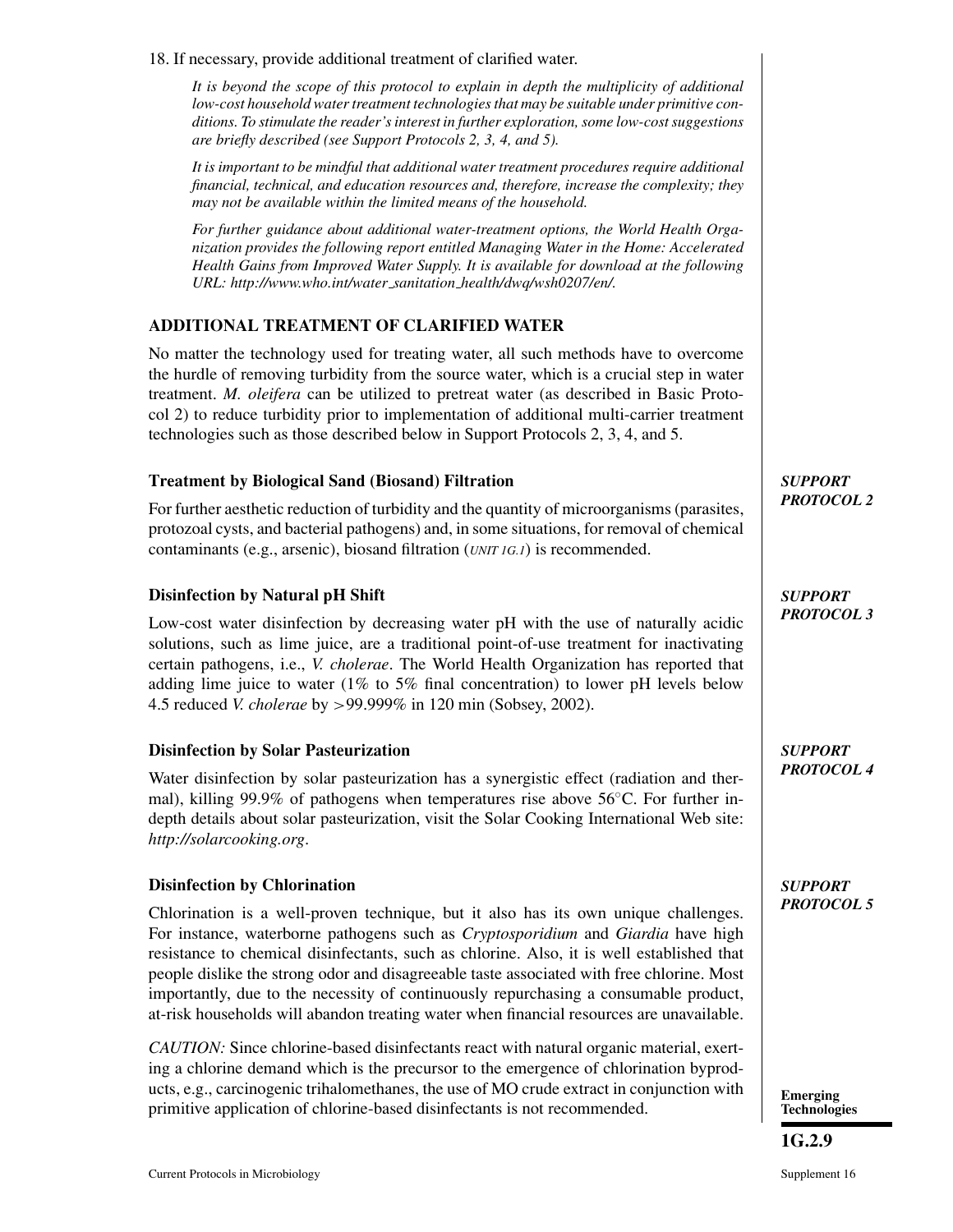#### **COMMENTARY**

#### **Background Information**

Coagulation, flocculation, and sedimentation with *M. oleifera* are the key steps in this simple water-treatment protocol that has been used by indigenous cultures for centuries for the significant removal of color and particulate matter, including indicator bacteria and other microorganisms.

#### *Description of Moringa oleifera*

*M. oleifera*, a tree native to northern India (southern foothills of the Himalayas), is the most studied of the 14 species in the genus *Moringa*. It is cultivated widely throughout many countries of Africa, Asia, and Latin America. *M. oleifera* grows rapidly from seed and cuttings, even in marginal soils, to 3 meters (9 feet) in height, with flowers and fruit (drumsticks), within the first year. It is hardy enough to be drought resistant, but it is not tolerant to frost and is susceptible to wind damage.

The *M. oleifera* species is not only important for water treatment, but the tree has many other uses as well. It is one of the world's most valuable plants in terms of humanitarian benefit and nutritional value—almost every part (except for the trunk and root) of *M. oleifera* can be consumed as food.

"The immature green pods, called 'drumsticks' are probably the most valued and widely used part of the tree. They are widely consumed in India, are generally prepared in a similar fashion to green beans, and have a slight asparagus taste. The seeds are sometimes removed from more mature pods and eaten like peas or roasted like nuts. The flowers are edible when cooked, and are said to taste like mushrooms" (*http://en.wikipedia. org/wiki/Moringa oleifera*).

According to Badruddoza (see Internet Resources), "*Moringa* leaves contain more Vitamin A than carrots, more calcium than milk, more iron than spinach, more Vitamin C than oranges, and more potassium than bananas, and...the protein quality of *Moringa* leaves rivals that of milk and eggs . . .. . ." In fact, the nutritional properties of *Moringa* are now so well known that there seems to be little doubt of the substantial health benefit to be realized by consumption of *Moringa* leaf powder in situations where starvation is imminent.

*M. oleifera* "has been used successfully to combat malnutrition among infants and women of childbearing age. In Africa, breastfeeding nursing mothers have been shown to produce far more milk when they add *Moringa* leaves to their diet and severely malnourished children have made significant weight gains when caregivers add the leaves to their diets" (*http://en.wikipedia.org/wiki/ Moringa oleifera*).

The tree's most unique property is the ability of its dry, crushed seeds and seed presscake, which contain polypeptides, to serve as an effective and low-cost traditional source of natural coagulant for removing turbidity and reducing bacterial and viral contamination from drinking water in rural households. Systematic research has shown that *M. oleifera* seeds are an effective water clarification agent across a wide range of various colloidal suspensions. When mixed with water, the crushed seed powder or residue presscake yields water-soluble organic polymers, also known as natural cationic (net positive charge) polyelectrolyte (Marobhe, 2008).

The actual *Moringa* flocculants are basic polypeptides with a molecular weight between 6 and 16 kDa; Jahn, 1988) and an isoelectric pH of 10 to 11 (Folkard and Sutherland, 2001). The natural polyelectrolytes released from the crushed seed kernels function as natural flocculating agents, binding suspended particles in a colloidal suspension, forming larger sedimenting particles (flocs). Pathogenic microorganisms are generally attached to the solid particles, and treatment employing *M. oleifera* seed or presscake can remove 90.00% to 99.99% of indicator (fecal coliforms) bacterial load (Madsen et al., 1987).

*M. oleifera* should not be regarded as a panacea for reducing the high incidence of waterborne diseases. However, it can be an important, sustainable, and affordable method towards reduction, and can also improve the quality of life for a large proportion of the poor by providing extra income and food. The amazing thing about *M. oleifera* is that it propagates exactly where clean water is needed the most—Africa, Asia, and Latin America. The challenge for us is to recognize, promote, and adopt proven indigenous methods that remove the most turbidity at the lowest cost, producing water of low risk for marginalized households.

#### *Vernacular names*

The scientific name of this species is *Moringa oleifera* Lamarck (*M. oleifera* Lam.)*. M. oleifera* is known by several common names in different countries. A list of over 400 vernacular names in various languages is provided by Trees for Life International at

**Seed Extract from** *Moringa oleifera* **Lam. for Water Bioremediation**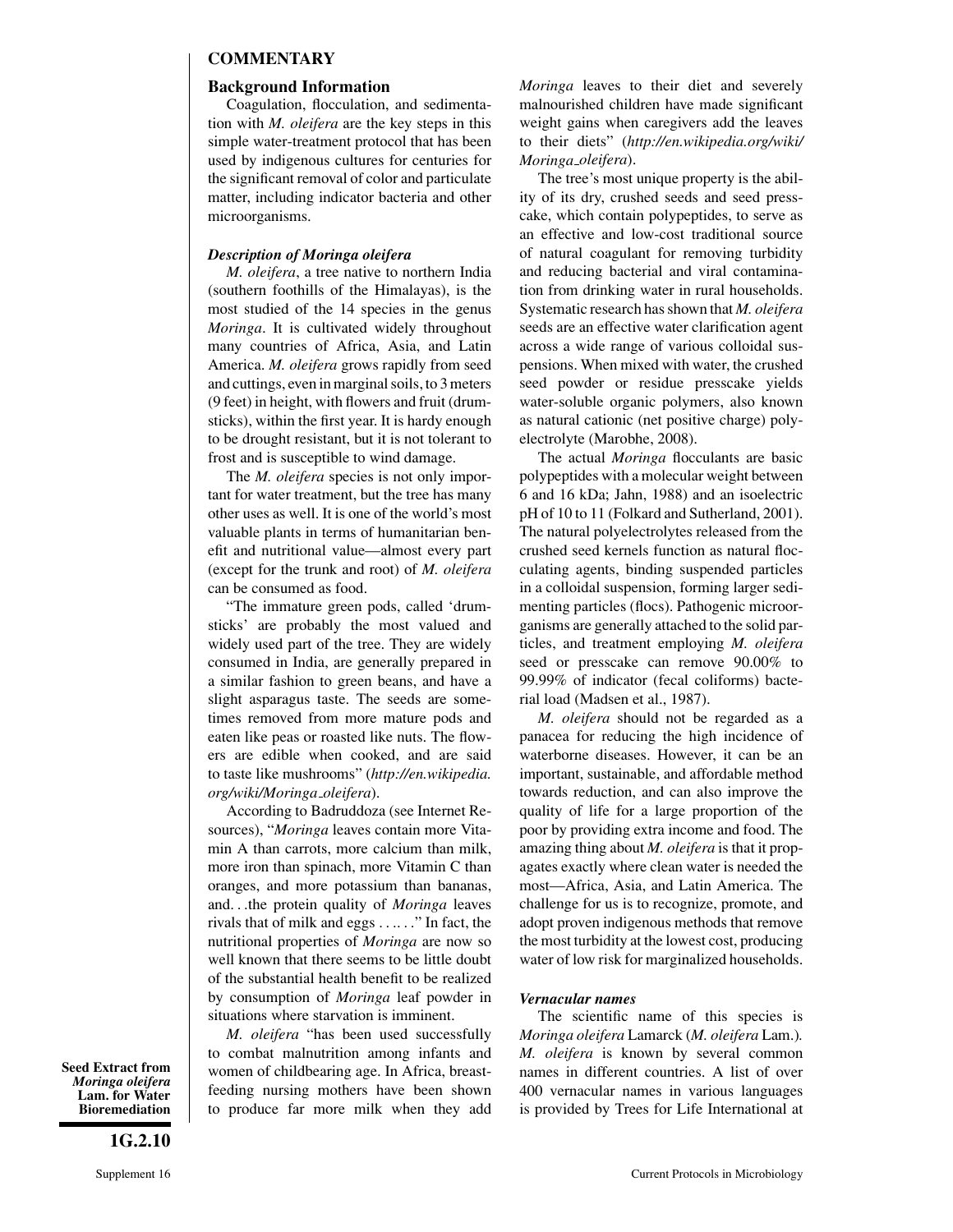the following link: *http://www.treesforlife.org/ our-work/our-initiatives/moringa.*

#### *Chemical composition and toxicology*

"Chemical analysis found the seed to contain 34.1% protein, 15% carbohydrates and 15.5 % lipids" (Olayemi and Alabi, 1994). *M. oleifera* "seeds contain seed oil and a germicide. The smell-and-taste effect on the water is very small, even for the maximum *Moringa* seed dose (200-250 mg/l)" .... " In the low range of optimal doses there is no germicide effect and there are no risks from toxic substances." (Ives and Jahn, 1994).

#### *Affordability*

*M. oleifera* trees can be readily propagated, and a coagulant can be made readily available at the household level, with seeds produced within the first year. Initial setup and protocol application using common household equipment would be minimal. The only consumable items would be the actual MO seeds, which have the additional benefit of providing value-added consumables if marketable oil is extracted (see Basic Protocol 1). After oil production, the residual presscake solid can still be utilized for its clarification properties, so the coagulant is obtained at extremely low or zero net cost. The sweat equity cost of using this method would come from gathering and preparing the seeds and possibly oil extraction.

#### *Research*

"*Moringa* preparations have been cited in the scientific literature as having antibiotic, antitrypanosomal, hypotensive, antispasmodic, antiulcer, anti-inflammatory, hypocholesterolemic, and hypoglycemic activities, as well as having considerable efficacy in water purification by flocculation, sedimentation, antibiosis, and even reduction of *Schistosoma cercariae* titer." (Dewan Md. Badruddoza; see Internet Resources). The next requirement needed is the implementation of a multi-year health impact study to determine *M. oleifera* acceptability and effectiveness in reducing waterborne infectious disease.

Nancy Jotham Marobhe has stated that "It is now up to the governments in poor countries to first recognize and duly support the initiatives of the poor and yet disadvantaged population segments. This will need commitments of countries to strengthen the natural water coagulation technology in a holistic approach and to support these initiatives including empowering and enabling local scientists and technologists to build up the natural coagulation

technology that will suit the local requirements and situation based on scientific knowledge available" (Marobhe, 2008).

## **Critical Parameters**

There is evidence to suggest that performance of same-species seeds can differ significantly based solely on location of cultivation (Narasiah et al., 2002). This fact would highlight the importance of initiating jar test procedures to confirm the correct dosage for reducing turbidity (see Support Protocol 2).

#### *Toxicity*

An extensive literature review has concluded that aqueous MO seed or presscake extract presents low toxicity, particularly at the low doses required for water treatment.

#### *Popular beliefs*

The use of the *M. oleifera* protocol may have overwhelming humanitarian benefits, but may be unacceptable to the local populace simply because of strongly held beliefs, e.g., that "more than three *Moringa* trees in a house is a source of misfortune, because it will increase poverty and cause death in the family" (Diouf et al., 2007). Such cultural sensitivities have to be taken into account before field implementation of *M. oleifera*.

## *Other species*

*M. oleifera* is the most widely distributed, well known and studied species of the family Moringaceae because of its waterpurifying capabilities. The African Moringa, *M. stenopetala*, is less widely distributed than *M. oleifera*, but there is evidence that *M. stenopetala* is a more effective water clarifier than *M. oleifera* (Jahn, 1988).

#### **Anticipated Results**

The performance efficiency is better with moderately to heavily turbid water than less turbid water, and is comparable to that of inorganic coagulants (alum), especially for highly turbid waters. In addition, with *M. oliefera* there is no effect on the pH, alkalinity, or conductivity of the treated water (Bergman and Arnoldsson, 2008). The technique highlighted should result in a turbidity reduction of 80.0% to 99.5%, paralleled by a primary bacterial reduction of 90.00% to 99.99% (1 to 4 log units) obtained within the first 1 to 2 hr of treatment. The bacteria are concentrated in the coagulated sludge at the bottom of the container. After several hours of storage, temperature-induced bacteria regrowth will occur within the storage container.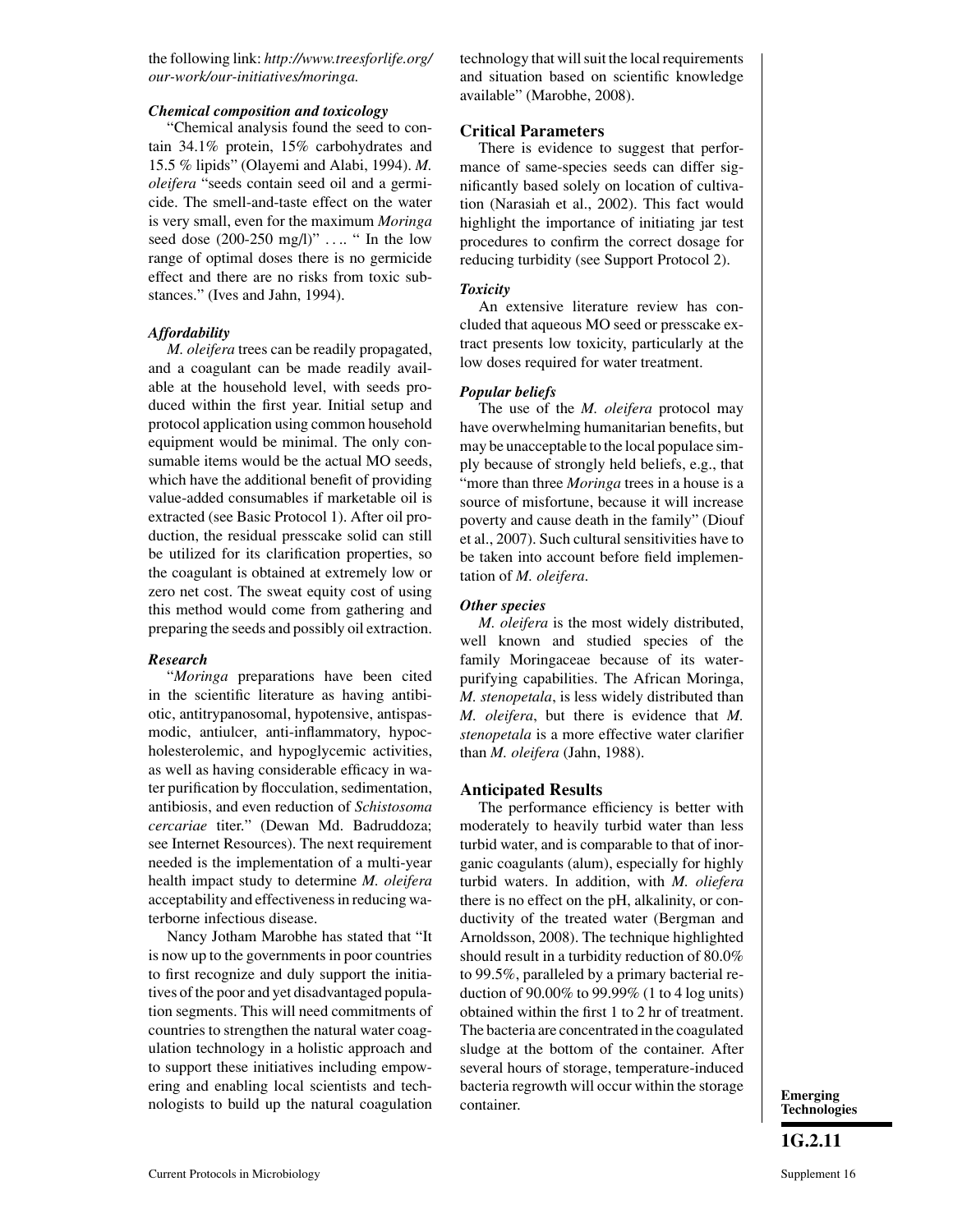The *M. oleifera* protocol can produce potable water of higher quality that the original source, but is unable to guarantee (100%) virus- and/or bacteria-free water immediately after treatment or storage. An additional disinfection process is required to meet such stringent requirements. Still, it has to be recognized that such low-cost efficiency is of significant importance to people relying almost exclusively upon untreated surface water for their drinking water needs.

Note that categories for efficacy in microbial reduction are estimated by order-ofmagnitude  $(log_{10})$  reductions of waterborne microbes. The categories are low  $\left($ <1 log<sub>10</sub> or  $\langle 90\%$  reduction), moderate (1 to 2 log<sub>10</sub> or 90% to 99% reduction), and high ( $>2 \log_{10}$  or >99% reduction). See Sobsey (2002).

#### **Time Considerations**

Using the specific *M. oleifera* protocol for coagulation, flocculation, and sedimentation (Basic Protocol 2) would take ∼1.5 hr. Additional overnight time is required to implement Basic Protocol 1, and Support Protocol 1 requires 2 to 3 hr.

#### **Literature Cited**

- Bergman, M. and Arnoldsson, E. 2008. Assessment of Drinking Water Treatment using *Moringa oleifera* Natural Coagulant—A Minor Field Study in Maputo, Mozambique. Masters Thesis. Water Resources Engineering, Lund University, Lund, Sweden.
- Bratby, J., 2006. Coagulation and Flocculation in Water and Wastewater Treatment, 2nd ed. IWA Publishing, London.
- Chen, S. and Ravallion, M. 2008. The Developing World is Poorer than We Thought, But No Less Successful in the Fight Against Poverty. The World Bank Development Research Group. Washington, D.C.
- Diouf, M., Gueye, M., Faye, B., Dieme, O., and Lo, C., 2007. The commodity systems of four indigenous leaf vegetables in Senegal. *Water SA* 33:343-348.
- Doerr, B., 2005. *Moringa* Water Treatment: ECHO Technical Note. Education Concerns for Hunger Organization (ECHO), North Fort Myers, Fla.
- Dorea, C.C. 2006. Use of *Moringa spp.* seeds for coagulation: A review of a sustainable option. *Water Sci. Technol. Water Supply* 6:219-227.
- Fahey, J.W. 2005. *Moringa oleifera*: A review of the medical evidence for its nutritional, therapeutic, and prophylactic properties. Part 1. *J. Phytochem.* 47:123-157.
- Folkard, G. and Sutherland, J. 2001. The Use of *Moringa oleifera* as a Natural Coagulant for Water and Wastewater Treatment. Department of Engineering, University of Leicester, U.K.
- Fuglie, L.J. 2000. New Uses of Moringa Studied in Nicaragua. ECHO Development Notes #68. Educational Concerns for Hunger Organization (ECHO), North Fort Myers, Fla.
- Ives, K. and Jahn, S.A.A. 1994. Coagulation and Flocculation. Small Community Water Supplies: Technology, people and partnership TP40 14: 296-312. IRC International Water and Sanitation Centre (IRC), The Hague, The Netherlands. *http://www.irc.nl/page/37789*.
- Jahn, S.A.A. 1988. Using Moringa seeds as coagulants in developing countries. *J. Am. Water Works Assoc.* 80:43-50.
- Kalibbala, H.M. 2007. Application of Indigenous Materials in Drinking Water Treatment. Royal Institute of Technology. Stockholm, Sweden.
- Katayon, S., Megat Mohd Noor, M.J., Asma, M., Thamer, A.M., Liew Abdullah, A.G., Idris, A., Suleyman, A.M., Aminuddin, M.B., and Khor, B.C. 2004. Effects of storage duration and temperature of *Moringa oleifera* stock solution on its performance in coagulation. *Int. J. Engin. Technol.* 1:146-151.
- Levicki, K. 2005. A Catchment to Consumer Approach to Rural Water Resource Assessment: Baseline Study and Safe Drinking Water Supply Strategy for Orongo Village, Lake Victoria Basin, Kenya. Royal Institute of Technology. Stockholm, Sweden.
- Madsen, M., Schlundt, J., and Omer, E.F. 1987. Effect of water coagulation by seeds of *Moringa oleifera* on bacterial concentrations. *J. Trop. Med. Hyg.* 90:101-109.
- Marobhe, N.J.M. 2008. Water Supply in Tanzania and Performance of Local Plant Materials in Purification of Turbid Water. Ph.D., Thesis. University of Stockholm, Sweden.
- Olayemi, A.B. and Alabi, R.O. 1994. Studies on traditional water purification using *Moringa oleifera* seeds. *African Study Monographs* 15:135-142.
- Narasiah, K.S., Vogel, A. and Kramadhati, N.N. 2002. Coagulation of turbid waters using *Moringa oleifera* seeds from two distinct sources. *Water Sci. Technol. Water Supply* 2:83- 88.
- Ndabigengesere, A.I. and Narasiah, K.S. 1996. Influence of operating parameters on turbidity removal by coagulation with *Moringa oleifera* seeds. *Environ. Technol.* 17:1103-1112.
- Price, M. 1985. The Moringa Tree. ECHO Technical Note (revised 2000 by Kristin Davis). Educational Concerns for Hunger Organization (ECHO). North Fort Myers, Fla.
- Schwarz, D. 2000. Water Clarification using *Moringa oleifera*. Gate Information Service, Eschborn, Germany.
- Sobsey, M.D. 2002. Managing Water in the Home: Accelerated Health Gains from Improved Water Supply, prepared for the WHO Water Sanitation and Health Programme, Geneva, Switzerland.

**Seed Extract from** *Moringa oleifera* **Lam. for Water Bioremediation**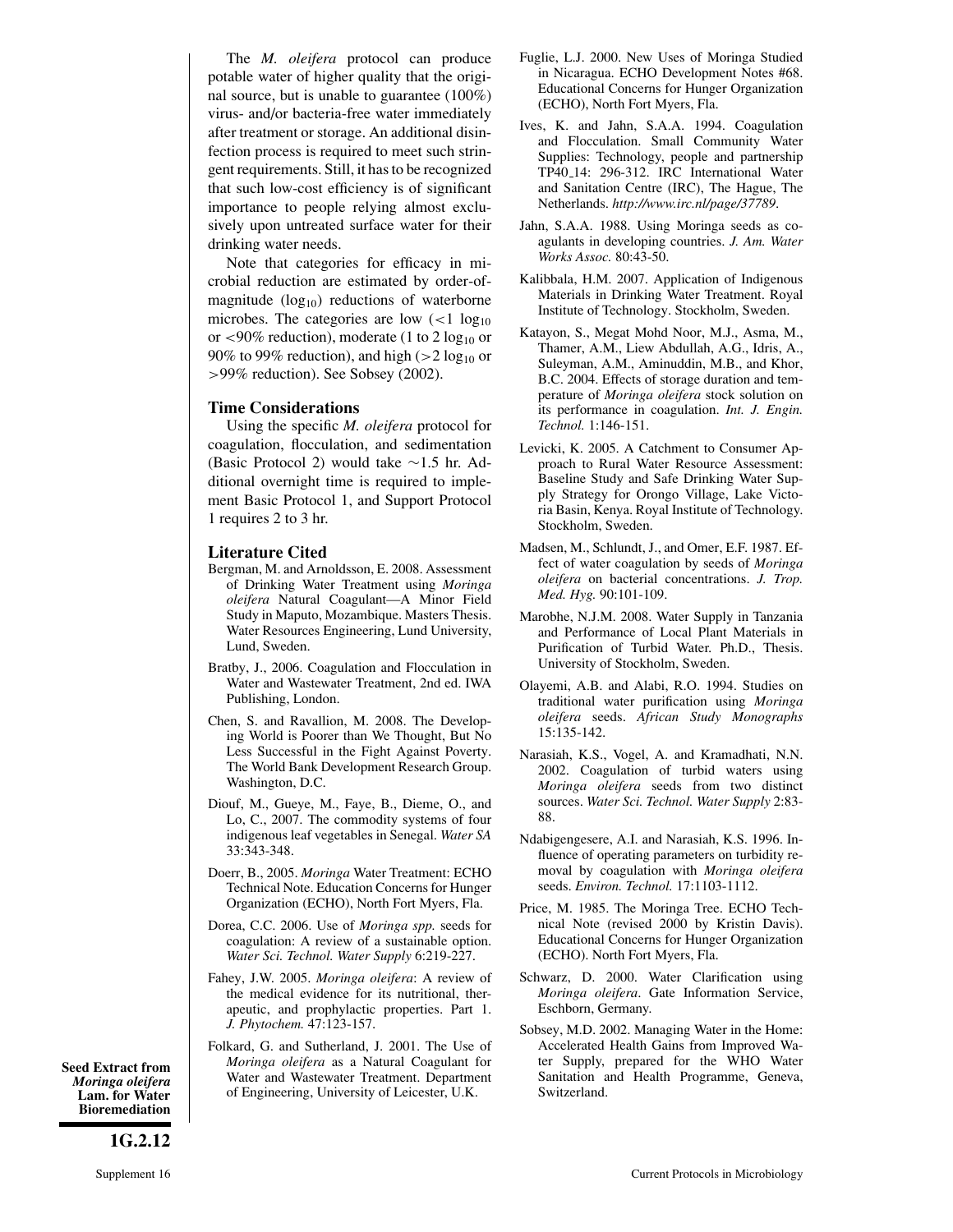- Suarez, M., Haenni, M., Canarelli, S., Fisch, F., Chodanowski, P., Servis, C., Michielin, O., Freitag, R., Moreillon, P., and Mermod, N., 2005. Structure-function characterization and optimization of a plant-derived antibacterial peptide. *Antimicrob. Agents Chemother. Am. Soc. Microbiol.* 49:3847-3857.
- Sutherland, J.P., Folkard, G.K., Mtawali, M.A., and Grant, W.D. 1994. *Moringa oleifera* as a Natural Coagulant. Affordable Water Supply & Sanitation: Proceedings of the 20th WEDC Conference, Colombo, Sri Lanka.
- Taley, S. 2007. *Moringa oleifera* for Water Purification—a Traditional Boon for Rural Peoples. Stockholm Water Symposium, Workshop Poster. Stockholm, Sweden.
- Yazdani, I. 2007. High Density Polyethylene (HDPE) Containers as an Alternative to Polyethylene Terephthalate (PET) Bottles for Solar Disinfection of Drinking Water in Northern Region, Ghana. Masters Thesis, Massachusetts Institute of Technology. Cambridge, Mass.

#### **Key References**

Jahn, 1988. See above.

Madsen et al., 1987. See above.

Dorea, 2006. See above.

*The three references above provide practical information on Moringa and the treatment of water in developing countries.*

Suarez, M., Entenza, J.M., Doerries, C., Meyer, E., Bourquin, L., Sutherland, J., Marison, I., Moreillon, P., and Mermod, N. 2003. Expression of a plant-derived peptide harboring watercleaning and antimicrobial activities. *Biotechnol. Bioeng.* 81:13-20.

Suarez et al., 2005. See above.

*The two references above describe leading-edge research.*

#### **Internet Resources**

http://www.deutsch-aethiopischer-verein.de/ Gate Moringa.pdf

*Gate Information Service. Provides the most comprehensive concise overview of water clarification using Moringa oleifera.*

#### http://www.treesforlife.org/our-work/ourinitiatives/moringa

*Trees for Life International. A plethora of information including free access to Moringa books, posters, PowerPoint presentations and educational materials.*

#### http://www.solutionexchange-un.net.in/ environment/cr/res31010701.pdf

*Eric Lemetais's comprehensive but brief overview of M. oleifera, including map, photographs of Moringa seeds, and before and after depictions of water treatment.*

#### http://www.moringanews.org/index.html

*Moringa News. An international network of people interested in M. oleifera. Their Web site offers reliable information and a platform to exchange knowledge.*

http://www.lboro.ac.uk/well/resources/technicalbriefs/60-water-clarification-using-moringaoleifera-seeds.pdf

*WELL: Resource Center Network for Water Sanitation and Environmental Health, Loughborough University, Leicestershire, U.K. This technical brief gives an overview of the application of an indigenous, naturally derived coagulant, namely seed material from the multi-purpose tree Moringa oleifera Lam. (M. oleifera) which offers an alternative solution to the use of expensive chemical coagulants.*

http://www.echotech.org/network/modules.

php?name=News&file=article&sid=863 *Educational Concerns for Hunger Organization (ECHO). Provides basic overview of steps for water treatment with M. oleifera.*

http://www.unep.or.jp/ietc/Publications/

techpublications/TechPub-8a/natural.asp *United Nations Environment Programme. UN's Moringa Technical Brief.*

http://www.farmradio.org/english/radio-scripts/ 54-11script\_en.asp

*Farm Radio International. This script for radio broadcasters in developing countries is about using seeds from the Moringa tree (Moringa oleifera) to clean dirty water.*

http://tilz.tearfund.org/Publications/Footsteps+ 11-20/Footsteps+20/Moringa+oleifera+A+

multipurpose+tree.htm

*Tearfund International. Briefly describes M. oleifera multiple uses including household water treatment.*

http://www.atatwork.org/page/363

*AT@Work. This toolkit at link above explains the principles of doing business in poverty-stricken (less than \$1 a day) areas, offers a step-by-step business development approach, and provides practical tools, tips and background information.*

http://www.ifh-homehygiene.org/2003/2library/ low res water paper.pdf

*Household Water Storage, Handling and Point-of-Use Treatment Report. A review commissioned by Internal Scientific Forum on Home Hygiene. This PDF paper reviews the range of simple, low-cost physical and chemical treatment methods and systems for safe water collection, handling, and storage, along with the evidence which shows the extent to which water can be the source of disease outbreaks, and how point-of-use treatment and safe water storage can reduce the burden of diarrheal and other waterborne diseases.*

http://books.nap.edu/openbook.php?record\_id= 11763&page=247

*National Academies Press. Moringa chapter from Lost Crops of Africa: Volume 2. Great descriptive overview of M. oleifera.*

http://davesgarden.com/guide/pf/showimage/20749 *Excellent photographs of mature Moringa seeds within the fruit pod. Other general photographs of nice quality are included.*

http://www.moringanews.org/documents/ WaterGB.pdf

*An illustrative depiction of preparing Moringa oleifera seeds for water treatment. Though outdated, it explains the major steps nicely.*